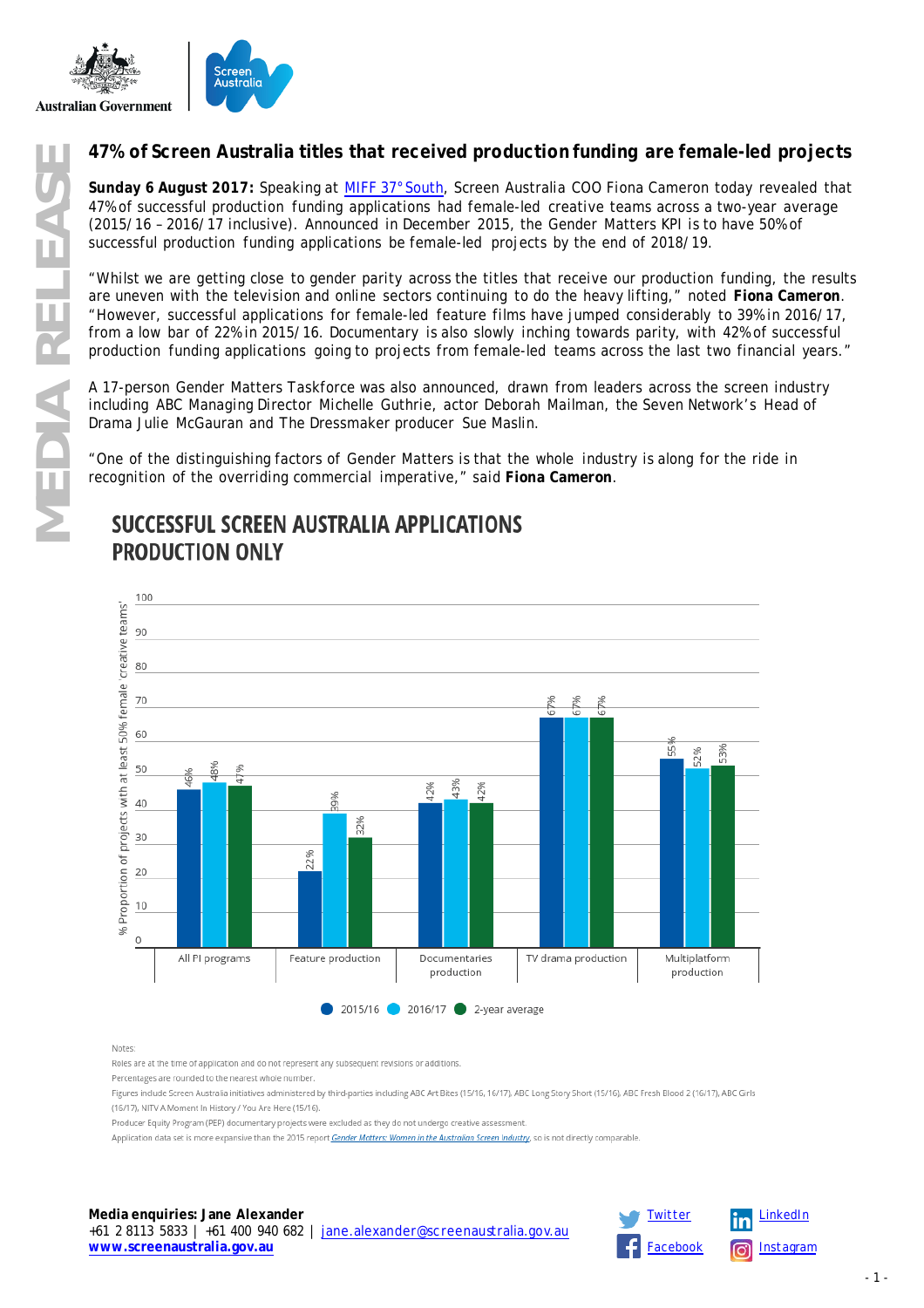

includes the three most recent financial years. Feature film has historically had the lowest female participation rates, and the percentage of female producers, writers and directors has not changed since the [data was last released](https://www.screenaustralia.gov.au/fact-finders/infographics/women-working-in-creative-roles) (1970/71 - 2013/14).



The number of women currently working in feature film industry-wide is also low across the 5-year period 2012/13 – 2016/17, with just 34% of producers, 15% of directors and 22% of writers being female. Creatives only needed to work on one project in the period to be counted.

"This data stands as a reminder that just because gender equality in the screen industry has been a point of discussion, doesn't mean that it's translating into action industry-wide, particularly in feature film," said **Fiona Cameron**. "This is why we are supporting organisations like the [Australian Directors Guild](https://www.screenaustralia.gov.au/sa/media-centre/news/2017/06-28-lucy-gaffy-to-shadow-direct-doctor-doctor) (ADG) and Endemol [Shine Australia's Smart for a Girl: ROAR,](https://www.screenaustralia.gov.au/sa/media-centre/news/2017/08-04-smart-for-a-girl-roar) because they are targeting the problem areas of chronic female underutilisation like directing and writing."

## **GENDER MATTERS PROGRESS**

Web series *Sheilas* has become the first of the 45 **Brilliant Stories** alumni to progress to production, securing Screen Australia funding to make the 8 x 4 minute comedy to be released early next year.

Producer **Nikita Agzarian** said, "We are over the moon with getting *Sheilas* into production. Screen Australia, in particular the Gender Matters initiative, has not only given us the opportunity to tell the forgotten stories of amazing women from Australian history, but also to become badass b\*tches ourselves."

Of the 11 **Brilliant Careers** industry opportunities, some have already been completed, such as LevelK Australia's [paid internship for Debra Liang](https://www.levelk.dk/news/press-release-levelk-receives-gender-matters-funding/399) which has since resulted in Debra obtaining a permanent job with the sales and distribution company.

Larger career development opportunities are in progress, such as the ADG's commercial sector mentor program, where eight directors were placed at production companies and two have since been signed with them. The ADG's Shadow Directing program is also active, with Darlene Johnson on *Home & Away*, Lucy Gaffy on *Doctor Doctor* and more to come.

For writing opportunities, Endemol Shine Australia's Smart for a Girl: ROAR program received 935 applications for 12 places. The successful applicants were [announced on Friday,](https://www.screenaustralia.gov.au/sa/media-centre/news/2017/08-04-smart-for-a-girl-roar) with the opportunity increased to 15 places due to the quality of applicants. Under the guidance of renowned producer Imogen

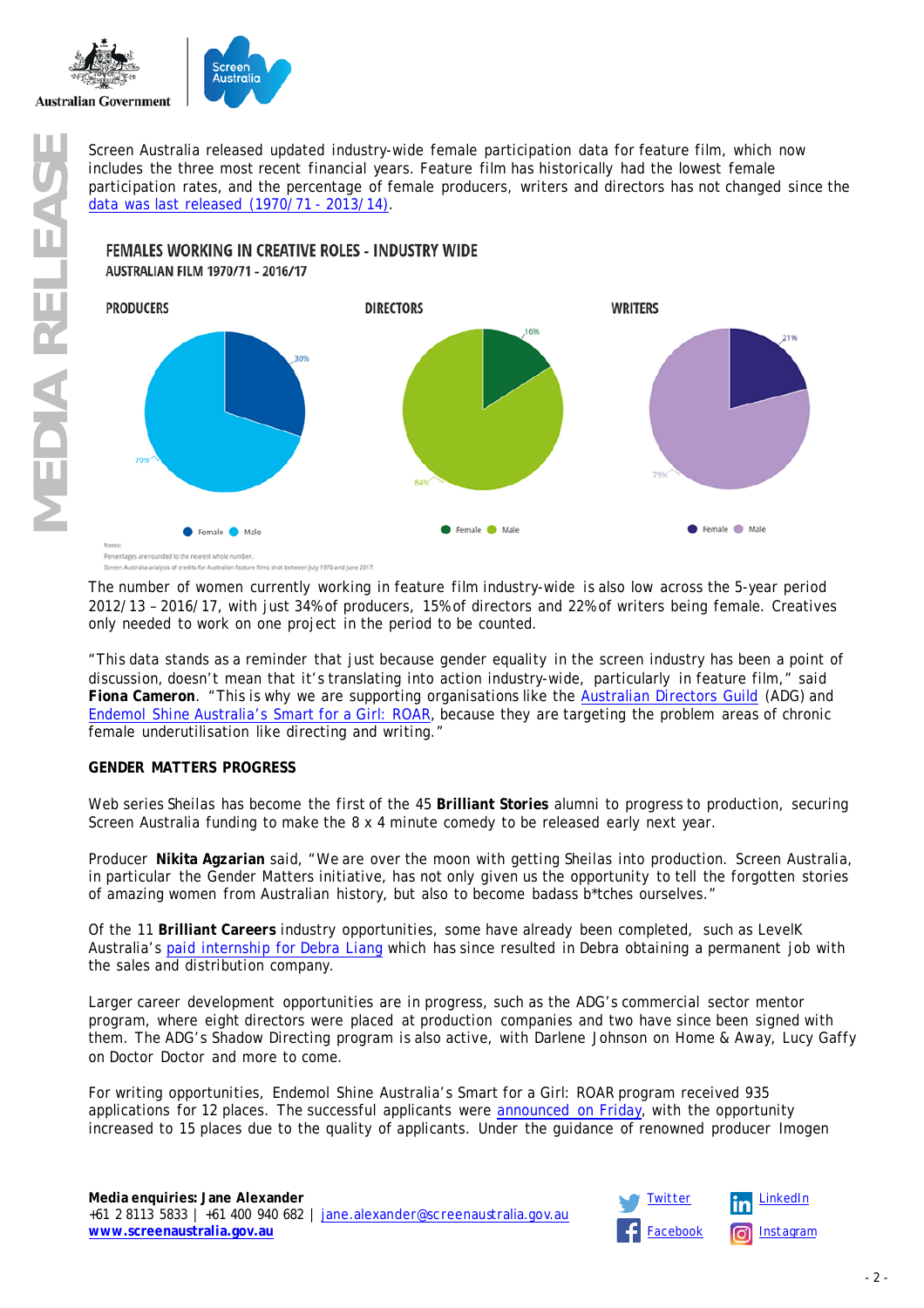



writers' room experience.

**Imogen Banks** said, "The great pleasure of Gender Matters was the unearthing of new voices. Alice and I were inundated with applications for Smart for a Girl, we were incredibly energised by the quality of stories and voices. It's exciting for the future of our industry."

Seven women have already completed Gender Matters **Attachments** on TV and film projects, with another six active now. There are eight more attachments in the works.

**MEDIA RELEAS (***Offspring***)** and screenwriter Alice Bell (*Puberty Blues, The Beautiful Lie*), participants get a paid writers' room experience.<br>
Imagen Banks said, "The great pleasure of Gender Matters was the unearthing These paid placements offer genuine work opportunities, with Lizzie Cater currently working in post on *Picnic at Hanging Rock* and Vanessa Orzlowski with the camera department on TV series *Sisters*. Charlotte McConaghy was a script editor on *Pulse*, while Mel Sawyer was a producer's assistant on the new Helen Mirren film *Winchester* and has since been hired to see the project through to post.

The pilot attachment program has been so successful it has been extended. From 1 July 2017 Screen Australia now facilitates a [wider range of inclusive attachment opportunities.](https://www.screenaustralia.gov.au/sa/screen-news/2017/07-26-festival-triennial-funding-and-name-changes)

Unsurprisingly, with few female-led feature films coming into the market, Gender Matters **Better Deals** distribution assistance has been slower to activate. Nevertheless, Jennifer Kent's *[The Nightingale](https://www.screenaustralia.gov.au/sa/media-centre/news/2017/03-17-the-nightingale)* and Marion Pilowsky's *[The Call Back](https://www.screenaustralia.gov.au/sa/media-centre/news/2017/07-25-the-call-back)* have both accessed the funding and the program has been extended for 2017/18.

#### **TASKFORCE**

It was also announced today that the Gender Matters Taskforce has been significantly expanded to now cover all corners of the industry, from TV to distribution, across a range of career stages. Co-creator and producer of international juggernaut *Dance Academy,* and three-time Emmy nominee [Joanna Werner](https://www.screenaustralia.gov.au/the-screen-guide/p/joanna-werner/23353?stxt=joanna%20werner%23ccTall) will chair the Taskforce.

"Achieving gender equality in the screen industry now has momentum all over the world, but it's important we don't become complacent despite some early wins here in Australia," said **Joanna Werner**. "The Gender Matters Taskforce must not only assist Screen Australia's efforts, but go beyond. We know feature film as an art form needs attention. We know not enough female writers and directors are working. These are lost opportunities - culturally and commercially. The Taskforce will be looking for ways to assist female creatives and female-led stories, right from early-career through to exhibition."

The Taskforce members are:

- **Joanna Werner (Chair)** Founder of Werner Film Productions, three-time Emmy-nominee, AACTA and multi Logie award-winning television producer.
- **Imogen Banks –** Award-winning producer at Endemol Shine Australia whose body of work includes *Offspring*, *Puberty Blues*, *Gallipoli* and forthcoming series *Sisters*.
- **Sarah Bishop** Actress, writer, director and producer, and one-third of the comedy trio Skit Box who have achieved over 100 million views worldwide with viral hits like *Activewear.*
- **Corrie Chen** AACTA-nominated, ADG award-winning writer and director. Currently in development on her feature *Empty Empire* (formerly *Strangers*) and a director on forthcoming ABC series *Mustangs FC* and *Sisters* for Network Ten.
- **Sasha Close** Exhibition and programming executive consultant to independent cinemas, Programming Manager for Wallis Cinemas, and recipient of 2016 Natalie Miller Fellowship award.

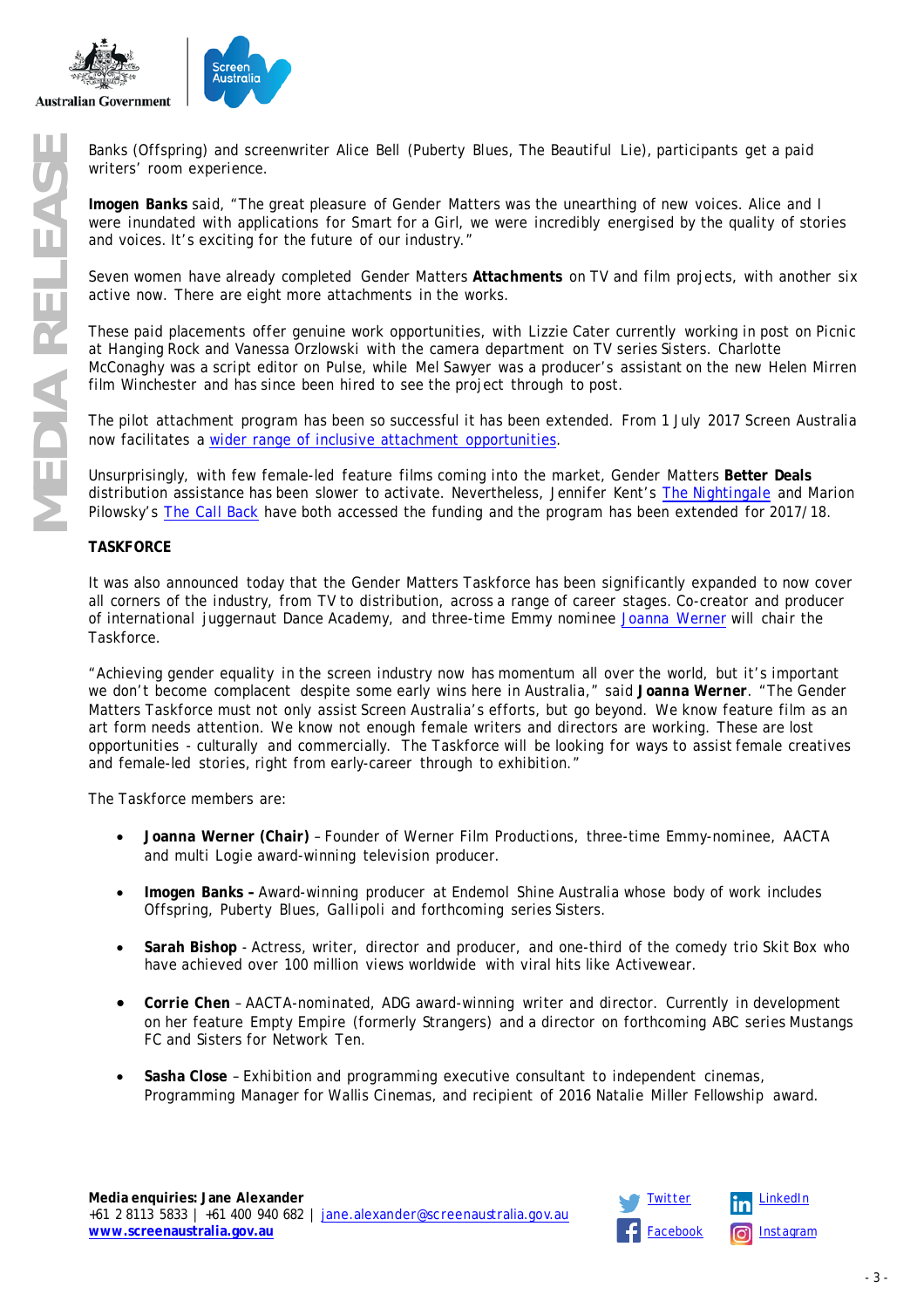

- **MEDIA RELEASE French Dean of Media & Communication at RMIT University, widely published researcher on<br>
symment in the screen sector and co-chair of the UNESCO global research network on media and<br>
<b>Michelle Guthrie Ma** women in the screen sector and co-chair of the UNESCO global research network on media and gender.
	- **Michelle Guthrie**  Managing Director of the ABC, with an extensive background in broadcasting and media across Australia, Europe and Asia.
	- **Sophie Hyde** Co-founder of Closer Productions, writer/director/producer of films including Sundance-winning feature *52 Tuesdays. S*eries *F\*cking Adelaide* will [soon premiere at AFF.](https://adelaidefilmfestival.org/titles/105943)
	- **Emma Jensen** Screenwriter with over 17 years' experience in the industry as a writer, development executive and script consultant. Her first feature screenplay *Mary Shelley*, starring Elle Fanning, will premiere as a [Gala Presentation at TIFF.](http://www.tiff.net/tiff/film.html?v=mary-shelley)
	- **Samantha Lang** Director of Handmaid Media filmmaker and visual artist with over 20 years' experience working in Australia, France and the US. Current President of the ADG.
	- **Deborah Mailman** Multi-AACTA and Logie award-winning actor of TV, film and stage. Star of some of Australia's biggest hits including *The Secret Life of Us*, *The Sapphires*, *Redfern Now* and *Cleverman.*
	- **Sue Maslin** President of the Natalie Miller Fellowship, award-winning producer of feature films including *The Dressmaker* and *Japanese Story* and Director of Film Art Media.
	- **Julie McGauran** Head of Drama for the Seven Network, oversees the networks drama productions including *Home and Away*, *800 Words*, *The Secret Daughter* and *Blue Murder: Killer Cop*.
	- **Sharon Menzies** Managing Director of Fulcrum Media Finance with over 18 years' experience in film and television financing in the United Kingdom, Australia and New Zealand.
	- **Pearl Tan** Director of Pearly Productions, former Co-Chair of the Equity Diversity Committee, and most recently appointed Senior Lecturer, Directing at AFTRS.
	- **Deanne Weir** Managing Director, Content Aggregation and Wholesale at Foxtel, with over 25 years' experience in media and communications. Company Director at WeirAnderson.com.
	- **Caitlin Yeo** Acclaimed four-times APRA-award winning screen composer including for *The Rocket*, *David Stratton: A Cinematic Life*, and recently completed feature documentary *After the Apology.*

"The Taskforce's objective is to continue to focus the sector and broader community on the inequality of female representation in front of and behind the camera, and to facilitate strategies to improve the situation," said **Fiona Cameron**.

## **THE GENDER MATTERS KPI**

- The KPI aims for half of successful Screen Australia production applications to be for projects/titles with creative teams (writer, producer, director, and for drama, protagonist) that are at least 50% female by the end of the financial year 2018/19 (2018 funding year).
- The reason why successful applications are the KPI rather than funding dollars, is because budgets for projects vary widely.
- The creative team roles for drama are: writer, producer, director and protagonist.
- The creative team for documentaries are: writer, producer, director.
- Each role is examined for female participation considering both credit analysis and in the case of drama, story analysis.